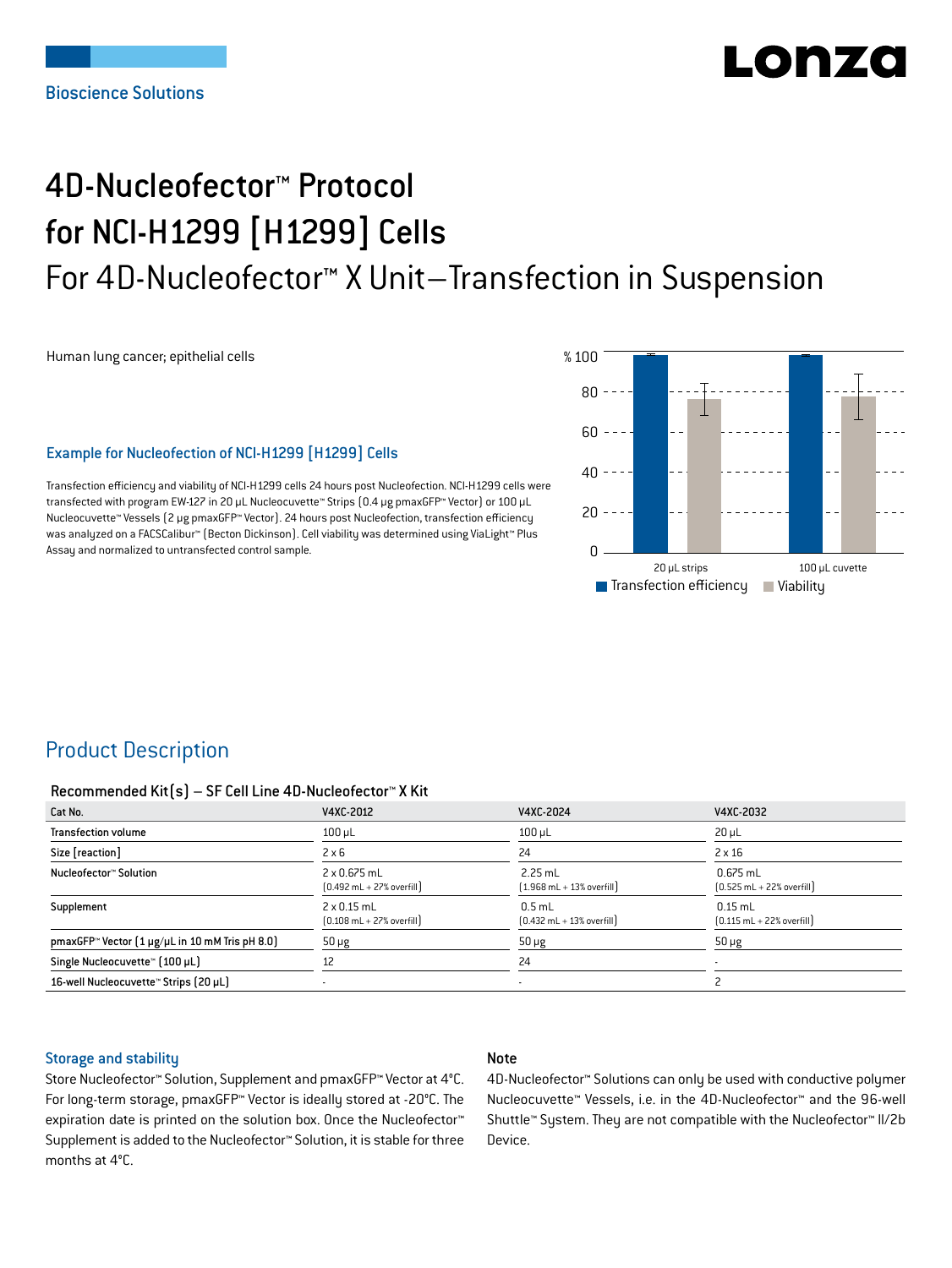# Required Material

## Note

Please make sure that the entire supplement is added to the Nucleofector™ Solution prior to use. For preparing aliquots, mix Nucleofector™ Solution and Supplement in a ratio of 4.5 : 1 (see Table 1).

- 4D-Nucleofector™ System (4D-Nucleofector™ Core and X Unit)
- Supplemented 4D-Nucleofector™ Solution at room temperature
- Supplied 100 μL single Nucleocuvette™ or 20 μL 16-well Nucleocuvette™ Strips
- Compatible tips for 20 μL Nucleocuvette™ Strips: epT.I.P.S. [US/ CDN: Eppendorf North America, Cat. No. 2491.431, Rest of World: Eppendorf AG, Cat. No. 0030073.266], Matrix TallTips™ [Matrix Technologies Corp., Cat. No. 7281] or LTS Tips [Rainin Instrument, LLC, Cat. No. SR-L10F, SR/SS-L250S, SR/SS-L300S]. Before using other types of pipette tips, please ensure they reach the bottom of the Nucleocuvette™ wells without getting stuck
- Supplied pmaxGFP™ Vector, stock solution 1 μg/μL

## **Note**

When using pmaxGFP<sup>™</sup> Vector as positive control, dilute the stock solution to an appropriate working concentration that allows pipetting of the recommended amounts per sample (see Table 3). Make sure that the volume of substrate solution added to each sample does not exceed 10% of the total reaction volume (2 μL for 20 μL reactions; 10 μL for 100 μL reactions).

- Substrate of interest, highly purified, preferably by using endotoxin-free kits; A260:A280 ratio should be at least 1.8
- Cell culture plates of your choice
- For detaching cells: Trypsin-Versene (EDTA) [Lonza; Cat. No. 17-161E], DPBS [Lonza; Cat. No. 17-512F], supplemented medium
- Culture medium: RPMI 1640 [Lonza; Cat. No. 12-167F] supplemented with 10% fetal bovine serum (FBS), 100 units/mL Penicillin/100 μg/mL Streptomycin [Lonza; Cat. No. 17-602E], 2 mM L-Glutamine [Lonza; Cat. No. 17-605E], 1 mM Sodium Pyruvate [Lonza; Cat. No. 13-115E], 10 mM HEPES [Lonza; Cat. No. 17-737E]
- Prewarm appropriate volume of culture medium to 37°C (see Table 2)
- Appropriate number of cells/sample (see Table 3)

# 1. Pre Nucleofection

## Cell culture recommendations

- 1.1 Replace media every 2 3 days
- 1.2 Passage cells every 2 3 days
- 1.3 Maintain cultures with a subcultivation ratio of  $1:4-1:6$
- 1.4 Seed out  $1 2 \times 10^4$  cells/cm<sup>2</sup>
- 1.5 Subculture one day (ratio 1 : 2) or two days (ratio  $1:4-1:5$ ) before Nucleofection

## **Trypsinization**

- 1.6 For harvesting, incubate the cells ~5 minutes at 37°C with an appropriate volume of indicated trypsinization reagent (please see required material)
- 1.7 Neutralize trypsinization reaction with supplemented culture medium once the majority of the cells (>90%) have been detached

# 2. Nucleofection

For Nucleofection sample contents and recommended Nucleofector™ Program, please refer to Table 3.

- 2.1 Please make sure that the entire supplement is added to the Nucleofector™ Solution
- 2.2 Start 4D-Nucleofector™ System and create or upload experimental parameter file (for details see device manual)
- 2.3 Select/Check for the appropriate Nucleofector™ Program (see Table 3)
- 2.4 Prepare cell culture plates by filling appropriate number of wells with desired volume of recommended culture media (see Table 2) and pre-incubate/equilibrate plates in a humidified 37°C/5% CO<sub>2</sub> incubator
- 2.5 Pre-warm an aliquot of culture medium to 37°C (see Table 2)
- 2.6 Prepare plasmid DNA or pmaxGFP™ Vector or siRNA (see Table 3)
- 2.7 Harvest the cells by trypsinization (please see  $1.6 1.8$ )
- 2.8 Count an aliquot of the cells and determine cell density
- 2.9 Centrifuge the required number of cells (see Table 3) at 90xg for 10 minutes at room temperature. Remove supernatant completely
- 2.10 Resuspend the cell pellet carefully in room temperature 4D-Nucleofector™ Solution (see Table 3)
- 2.11 Prepare mastermixes by dividing cell suspension according to number of substrates
- 2.12 Add required amount of substrates to each aliquot (max. 10%) of final sample volume)
- 2.13 Transfer samples into the Nucleocuvette™ Vessels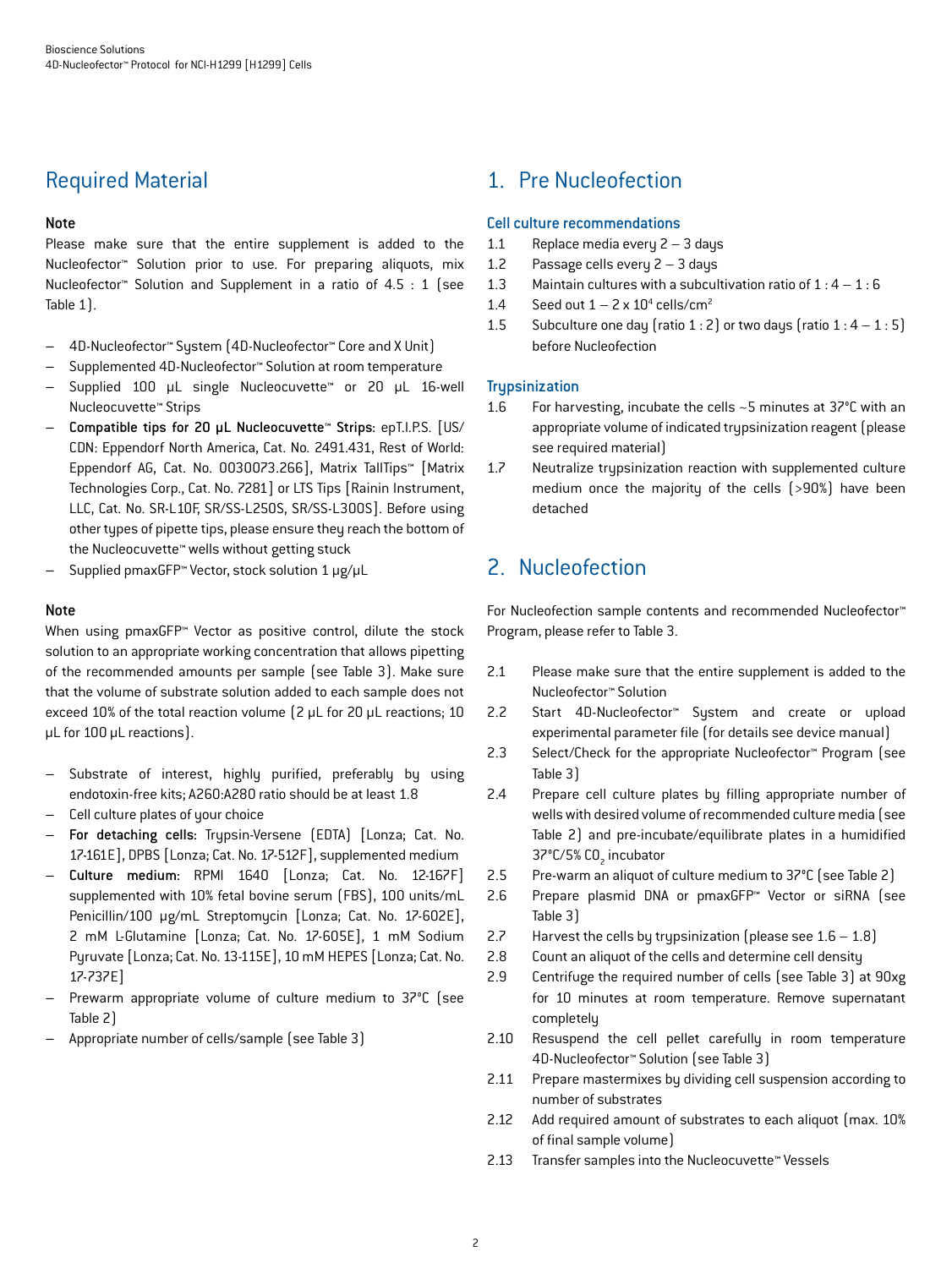#### Note

As leaving cells in Nucleofector™ Solution for extended periods of time may lead to reduced transfection efficiency and viability it is important to work as quickly as possible. Avoid air bubbles while pipetting.

- 2.14 Gently tap the Nucleocuvette™ Vessels to make sure the sample covers the bottom of the cuvette
- 2.15 Place Nucleocuvette™ Vessel with closed lid into the retainer of the 4D-Nucleofector™ X Unit. Check for proper orientation of the Nucleocuvette™ Vessel
- 2.16 Start Nucleofection process by pressing "Start" on the display of the 4D-Nucleofector™ Core Unit (for details, please refer to the device manual)
- 2.17 After run completion, carefully remove the Nucleocuvette™ Vessel from the retainer
- 2.18 Resuspend cells with pre-warmed medium (for recommended volumes see Table 2). Mix cells by gently pipetting up and down two to three times. When working with the 100 μL Nucleocuvette™ use the supplied pipettes and avoid repeated aspiration of the sample

2.19 Plate desired amount of cells in culture system of your choice (for recommended volumes see Table 2).

## 3. Post Nucleofection

3.1 Incubate the cells in humidified  $37^{\circ}$ C/5% CO<sub>2</sub> incubator until analysis. Gene expression or down regulation, respectively, is often detectable after only 4 – 8 hours

### Table 1: Volumes required for a single reaction

|                                  | 100 µL Single Nucleocuvette™ | 20 µL Nucleocuvette™ Strip |
|----------------------------------|------------------------------|----------------------------|
| Volume of Nucleofector™ Solution | 82 uL                        | 16.4 uL                    |
| <b>Volume of Supplement</b>      | 18 µL                        | 3.6 uL                     |

#### Table 2: Required amounts of cells and media for Nucleofection

|                                               |                                    | 100 µL Single Nucleocuvette™            | 20 µL Nucleocuvette™ Strip |
|-----------------------------------------------|------------------------------------|-----------------------------------------|----------------------------|
| Culture plate format                          |                                    | 6-well plate                            | 96-well plate              |
| Culture medium                                | Pre-filled in plate                | $1000 \mu L$                            | 175 uL                     |
|                                               | Added to sample post Nucleofection | 400 uL                                  | 80 uL                      |
| Volume of sample transferred to culture plate |                                    | complete sample (use supplied pipettes) | 25 uL                      |
| Final culture volume                          |                                    | 1500 µL                                 | $200 \mu L$                |

#### Table 3: Contents of one Nucleofection sample and recommended program

|                                |                                         | 100 µL Single Nucleocuvette™                                                             | 20 µL Nucleocuvette™ Strip                                                             |
|--------------------------------|-----------------------------------------|------------------------------------------------------------------------------------------|----------------------------------------------------------------------------------------|
| Cells                          |                                         | $0.5 \times 10^{6}$<br>[Lower or higher cell numbers may influence transfection results] | $1 \times 10^{5}$<br>[Lower or higher cell numbers may influence transfection results] |
| Substrate*                     | pmaxGFP™ Vector                         | $2 \mu g$                                                                                | $0.4 \mu g$                                                                            |
| or                             | plasmid DNA (in H <sub>2</sub> O or TE) | $1 - 5 \mu g$                                                                            | $0.2 - 1 \,\mu g$                                                                      |
| or                             | siRNA                                   | 30-300 nM siRNA (3-30 pmol/sample)                                                       | 30-300 nM siRNA (0.6-6 pmol/sample)                                                    |
| SF 4D-Nucleofector™ X Solution |                                         | $100 \mu L$                                                                              | $20 \mu L$                                                                             |
| Program                        |                                         | EW-127                                                                                   | EW-127                                                                                 |

\* Volume of substrate should comprise maximum 10% of total reaction volume